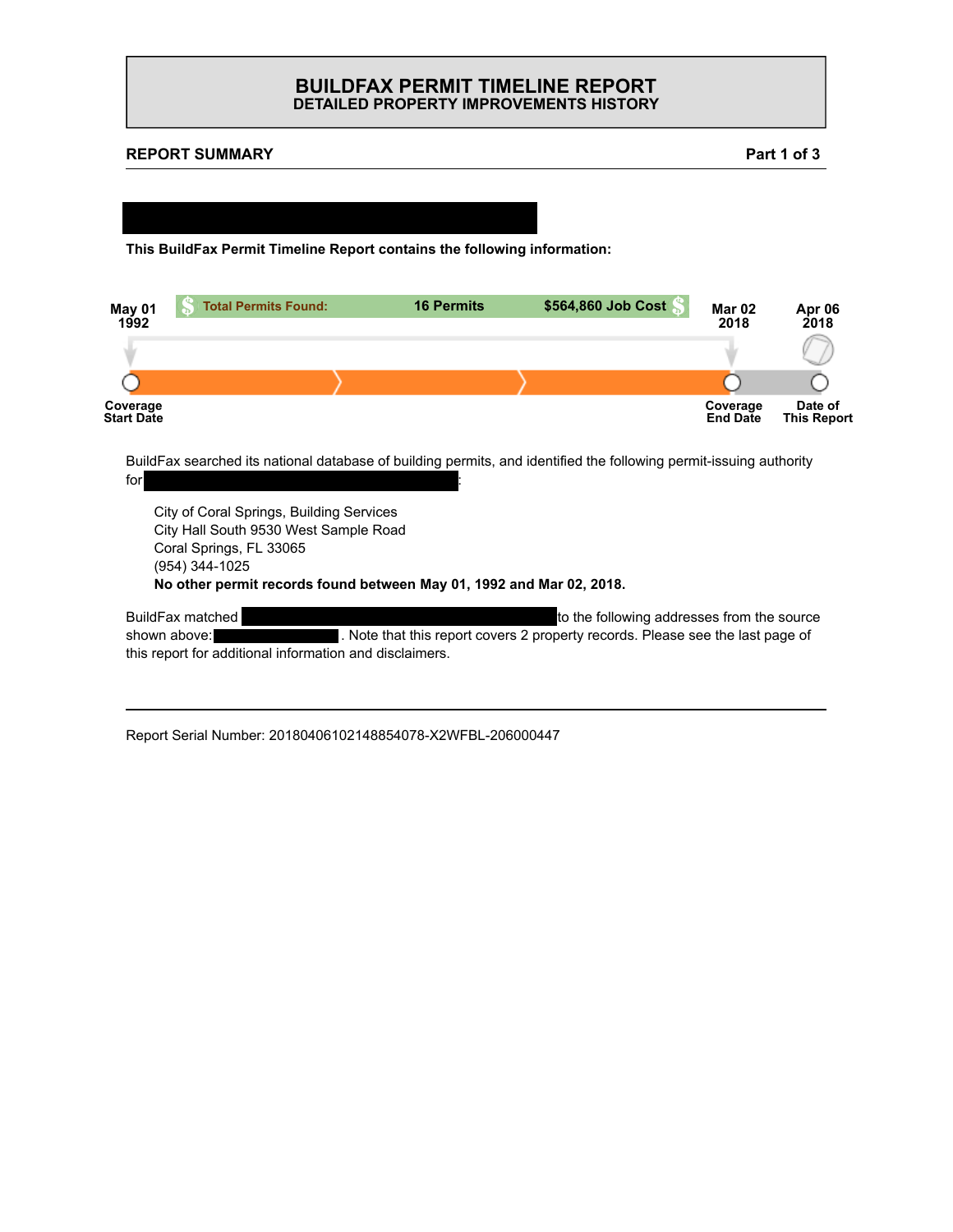

### **PERMIT RECORDS**

Below are the details on all permits found on this property.

#### **2017**

| Permit #: BP17-006970        |                                                     |                              |              |  |
|------------------------------|-----------------------------------------------------|------------------------------|--------------|--|
|                              | <b>Description:</b> DOOR REPLACEMENT WITH SIDELIGHT | <b>Applied date:</b>         | Sep 19, 2017 |  |
| <b>Permit status: CLOSED</b> |                                                     | <b>Issued date:</b>          | Sep 28, 2017 |  |
| <b>Permit Type:</b>          | WINDOW OR DOOR                                      | Completed date: Nov 01, 2017 |              |  |
| <b>Job Cost:</b>             | \$0.00                                              | <b>Status date:</b>          | Sep 28, 2017 |  |

#### **Contractors**

SHILOH INCORPORATED,POMPANO BEACH, FL

#### **Permit #: BP17-005854**

| Description:          | 40' OF 5' HIGH BLACK CHAIN LINK | <b>Applied date:</b><br>Aug 07, 2017 |
|-----------------------|---------------------------------|--------------------------------------|
| Work class:           | <b>VINYL CHAIN LINK</b>         | <b>Issued date:</b><br>Aug 25, 2017  |
| <b>Permit status:</b> | <b>CLOSED</b>                   | Completed date: Aug 30, 2017         |
| <b>Permit Type:</b>   | <b>FENCE</b>                    | <b>Status date:</b><br>Aug 25, 2017  |
| <b>Job Cost:</b>      | \$0.00                          |                                      |

#### **Contractors**

REGAL FENCE INC,CORAL SPRINGS, FL

**Permit #: BP17-006492 [Expired/Canceled/Void]**

|                          | <b>Description: DOOR REPLACEMENT WITH SIDELIGHT 1</b><br>unit | Applied date: Aug 24, 2017<br><b>Status date:</b> Aug 24, 2017 |
|--------------------------|---------------------------------------------------------------|----------------------------------------------------------------|
| <b>Permit</b><br>status: | VOID                                                          |                                                                |
|                          | <b>Permit Type: WINDOW OR DOOR</b>                            |                                                                |
| Job Cost:                | \$ 0.00                                                       |                                                                |

#### **Permit #: 17-00002570**

| <b>Description:</b>   | <b>IMPACT WINDOWS &amp; DOORS</b> | Applied date: Apr 28, 2017       |
|-----------------------|-----------------------------------|----------------------------------|
| <b>Permit status:</b> | <b>ISSUED</b>                     | <b>Issued date: May 04, 2017</b> |
| <b>Permit Type:</b>   | WINDOW OR DOOR                    | <b>Status date: May 04, 2017</b> |
| <b>Job Cost:</b>      | \$0.00                            |                                  |
|                       |                                   |                                  |

#### **Contractors**

FLORIDA HOME IMPROVEMENT,FORT LAUDERDALE, FL

#### **Permit #: 16-00006457**

| Work class:           | <b>PLUMBING</b>           | Applied date: Nov 08, 2016       |  |
|-----------------------|---------------------------|----------------------------------|--|
| <b>Permit status:</b> | CLOSED.                   | <b>Issued date:</b> Jan 10, 2017 |  |
| <b>Permit Type:</b>   | <b>SOLAR WATER HEATER</b> | <b>Status date:</b> Jan 10, 2017 |  |
| <b>Job Cost:</b>      | \$0.00                    |                                  |  |

## **Contractors**

URBAN SOLAR GROUP INC,BOCA RATON, FL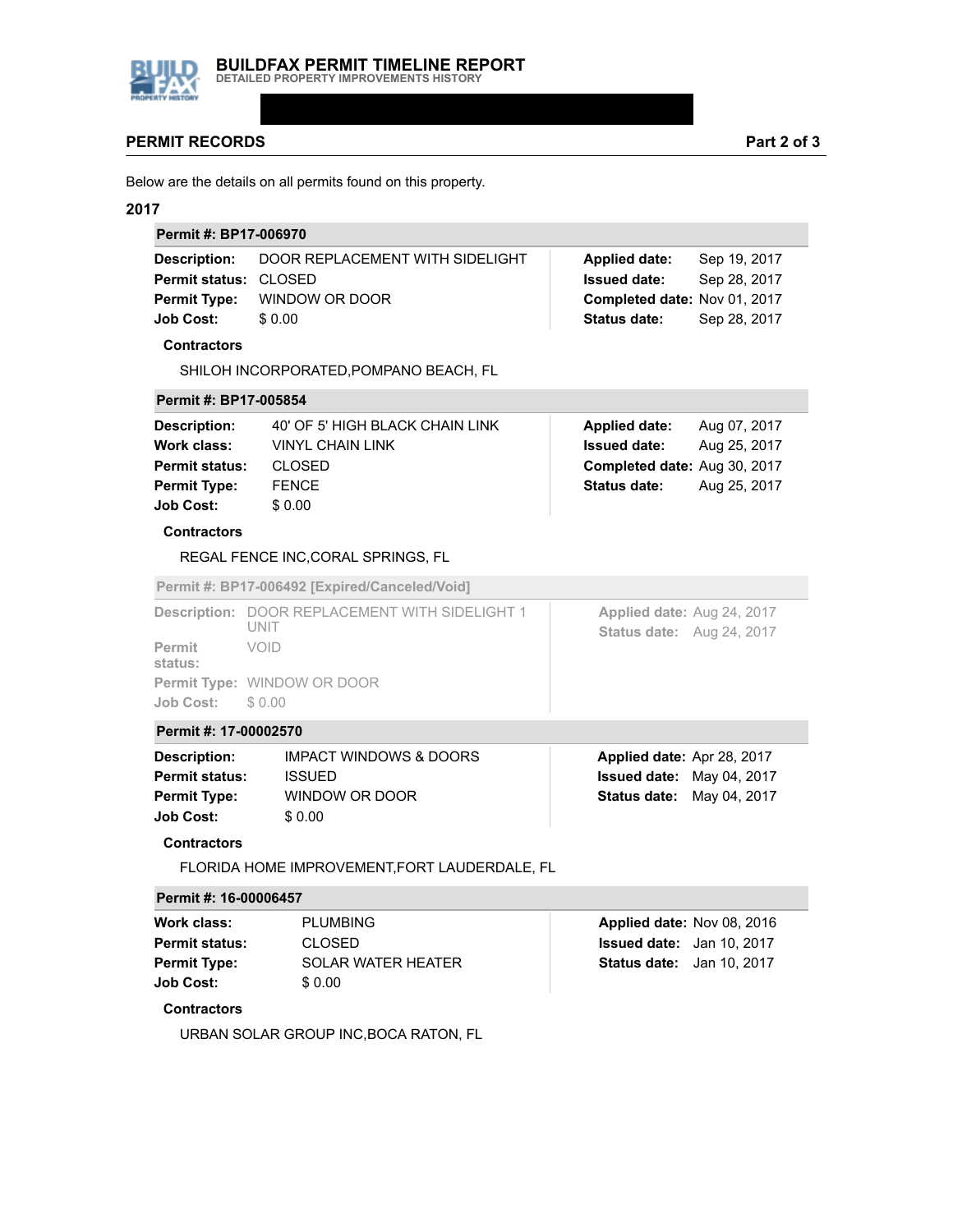## **2016**

#### **Permit #: 16-00006460**

| <b>Work class:</b>    | <b>ELECTRICAL</b>    | Applied date: Nov 08, 2016       |
|-----------------------|----------------------|----------------------------------|
| <b>Permit status:</b> | PFRMIT PRINTFD       | <b>Issued date:</b> Nov 21, 2016 |
| <b>Permit Type:</b>   | ELECTRICAL/RESID ALT | <b>Status date: Nov 21, 2016</b> |
| Job Cost:             | \$26,300.00          |                                  |
|                       |                      |                                  |

#### **Contractors**

URBAN SOLAR GROUP INC,BOCA RATON, FL

## **Permit #: 16-00006460**

| Work class:           | <b>ELECTRICAL</b>         | Applied date: Nov 08, 2016       |
|-----------------------|---------------------------|----------------------------------|
| <b>Permit status:</b> | FINAL INSPECTION COMPLETE | <b>Issued date:</b> Nov 21, 2016 |
| <b>Permit Type:</b>   | RESIDENTIAL ALTERATIONS   | <b>Status date: Nov 21, 2016</b> |
| <b>Job Cost:</b>      | \$26,300.00               |                                  |
|                       |                           |                                  |

# **Contractors**

URBAN SOLAR GROUP INC,BOCA RATON, FL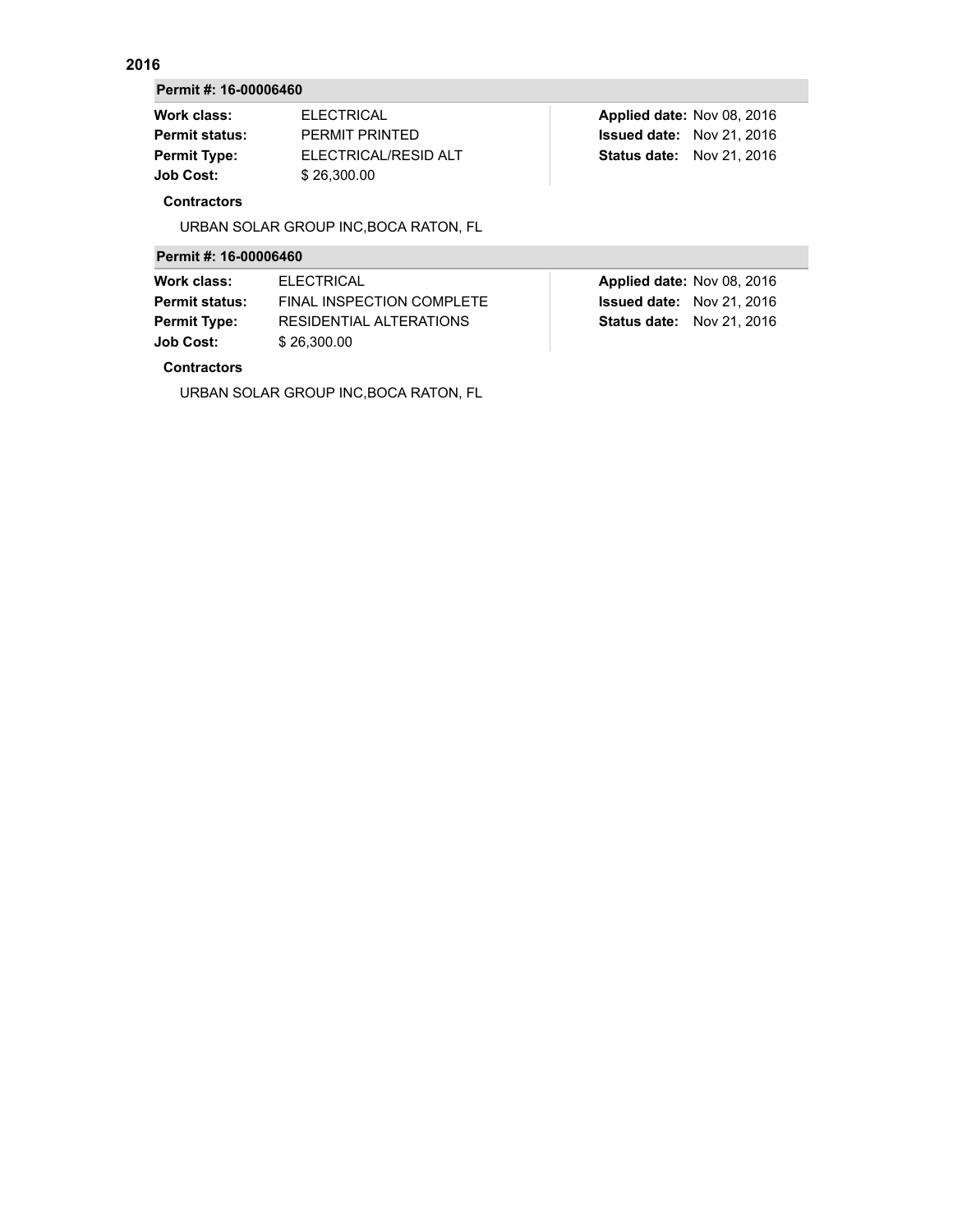## **1993**

| <b>Description:</b><br>SPKLRS-CITY<br>Applied date: Jul 29, 1993<br><b>Work class:</b><br>CEN: ONE FAMILY HOUSES, DETACHED<br>Issued date: Dec 09, 1993<br>Permit status: CERTIFICATE ISSUED<br>Status date: Jan 07, 1994<br><b>PLB: SPRINKLER SYS NEW STRUC</b><br><b>Permit Type:</b><br><b>Job Cost:</b><br>\$0.00<br>Result<br>Description<br>Date<br>Type<br>Dec 29, 1993 PLB: BACK FLOW PREV-IRRIG APPROVED<br>Permit #: 93-00003402<br>Work class:<br>CEN: ONE FAMILY HOUSES, DETACHED<br>Applied date: Jul 29, 1993<br><b>Permit status: CERTIFICATE ISSUED</b><br>Issued date: Oct 22, 1993<br><b>Permit Type:</b><br>STR: INSULATION/NEW STRUCT<br>Status date: Jan 07, 1994 |  |  |  |  |
|----------------------------------------------------------------------------------------------------------------------------------------------------------------------------------------------------------------------------------------------------------------------------------------------------------------------------------------------------------------------------------------------------------------------------------------------------------------------------------------------------------------------------------------------------------------------------------------------------------------------------------------------------------------------------------------|--|--|--|--|
|                                                                                                                                                                                                                                                                                                                                                                                                                                                                                                                                                                                                                                                                                        |  |  |  |  |
|                                                                                                                                                                                                                                                                                                                                                                                                                                                                                                                                                                                                                                                                                        |  |  |  |  |
| <b>Job Cost:</b><br>\$89,760.00<br>Result<br>Description<br>Date<br>Type<br>Nov 30, 1993 STR: INSULATION APPROVED                                                                                                                                                                                                                                                                                                                                                                                                                                                                                                                                                                      |  |  |  |  |
| Permit #: 93-00003402                                                                                                                                                                                                                                                                                                                                                                                                                                                                                                                                                                                                                                                                  |  |  |  |  |
| Work class:<br>CEN: ONE FAMILY HOUSES, DETACHED<br>Applied date: Jul 29, 1993<br>Permit status: CERTIFICATE ISSUED<br>Issued date: Oct 06, 1993<br><b>Permit Type:</b><br>ELC: SINGLE FAMILY<br><b>Status date:</b><br>Jan 07, 1994<br><b>Job Cost:</b><br>\$89,760.00<br>Date<br>Result<br>Description<br>Type                                                                                                                                                                                                                                                                                                                                                                        |  |  |  |  |
| Oct 20, 1993 ELC: ROUGH<br>APPROVED<br>Oct 20, 1993 ELC: TEMPORARY/POLE/METER CAN APPROVED<br>Jan 05, 1994 ELC: FINAL<br><b>APPROVED</b><br>Jan 05, 1994 ELC: FINAL SPRINKLER PUMP SYS<br>APPROVED                                                                                                                                                                                                                                                                                                                                                                                                                                                                                     |  |  |  |  |
| Permit #: 93-00003402                                                                                                                                                                                                                                                                                                                                                                                                                                                                                                                                                                                                                                                                  |  |  |  |  |
| Work class:<br>CEN: ONE FAMILY HOUSES, DETACHED<br>Applied date: Jul 29, 1993<br><b>Permit status: CERTIFICATE ISSUED</b><br><b>Issued date: Oct 06, 1993</b><br><b>Permit Type:</b><br>ELC: TELE/FULL AND/OR PREWIRE<br><b>Status date:</b><br>Jan 07, 1994<br><b>Job Cost:</b><br>\$0.00                                                                                                                                                                                                                                                                                                                                                                                             |  |  |  |  |
| Result<br>Date<br>Description<br>Type<br>Oct 20, 1993 ELC: ROUGH TELEPHONE APPROVED<br>Jan 05, 1994 ELC: FINAL TELEPHONE<br><b>APPROVED</b>                                                                                                                                                                                                                                                                                                                                                                                                                                                                                                                                            |  |  |  |  |
| Permit #: 93-00003402                                                                                                                                                                                                                                                                                                                                                                                                                                                                                                                                                                                                                                                                  |  |  |  |  |
| Work class:<br>CEN: ONE FAMILY HOUSES, DETACHED<br>Applied date: Jul 29, 1993<br><b>Permit status: CERTIFICATE ISSUED</b><br><b>Issued date:</b> Sep 30, 1993<br><b>Permit Type:</b><br>ELC: TV - CABLE PRE-WIRE<br><b>Status date:</b><br>Jan 07, 1994<br><b>Job Cost:</b><br>\$0.00<br><b>Result</b><br>Description<br>Date<br>Type                                                                                                                                                                                                                                                                                                                                                  |  |  |  |  |
| Oct 25, 1993 ELC: ROUGH CABLE TV APPROVED                                                                                                                                                                                                                                                                                                                                                                                                                                                                                                                                                                                                                                              |  |  |  |  |
| Permit #: 93-00003402<br>Work class:<br>CEN: ONE FAMILY HOUSES, DETACHED<br>Applied date: Jul 29, 1993<br>Permit status: CERTIFICATE ISSUED<br><b>Issued date:</b> Sep 29, 1993<br><b>Permit Type:</b><br>ELC: BURGLAR ALARM PRE-WIRE<br><b>Status date:</b><br>Jan 07, 1994<br><b>Job Cost:</b><br>\$0.00<br>Description<br>Date<br>Result<br>Type                                                                                                                                                                                                                                                                                                                                    |  |  |  |  |

Oct 26, 1993 ELC: ROUGH B.A/SEC SY/PRE-WIRE APPROVED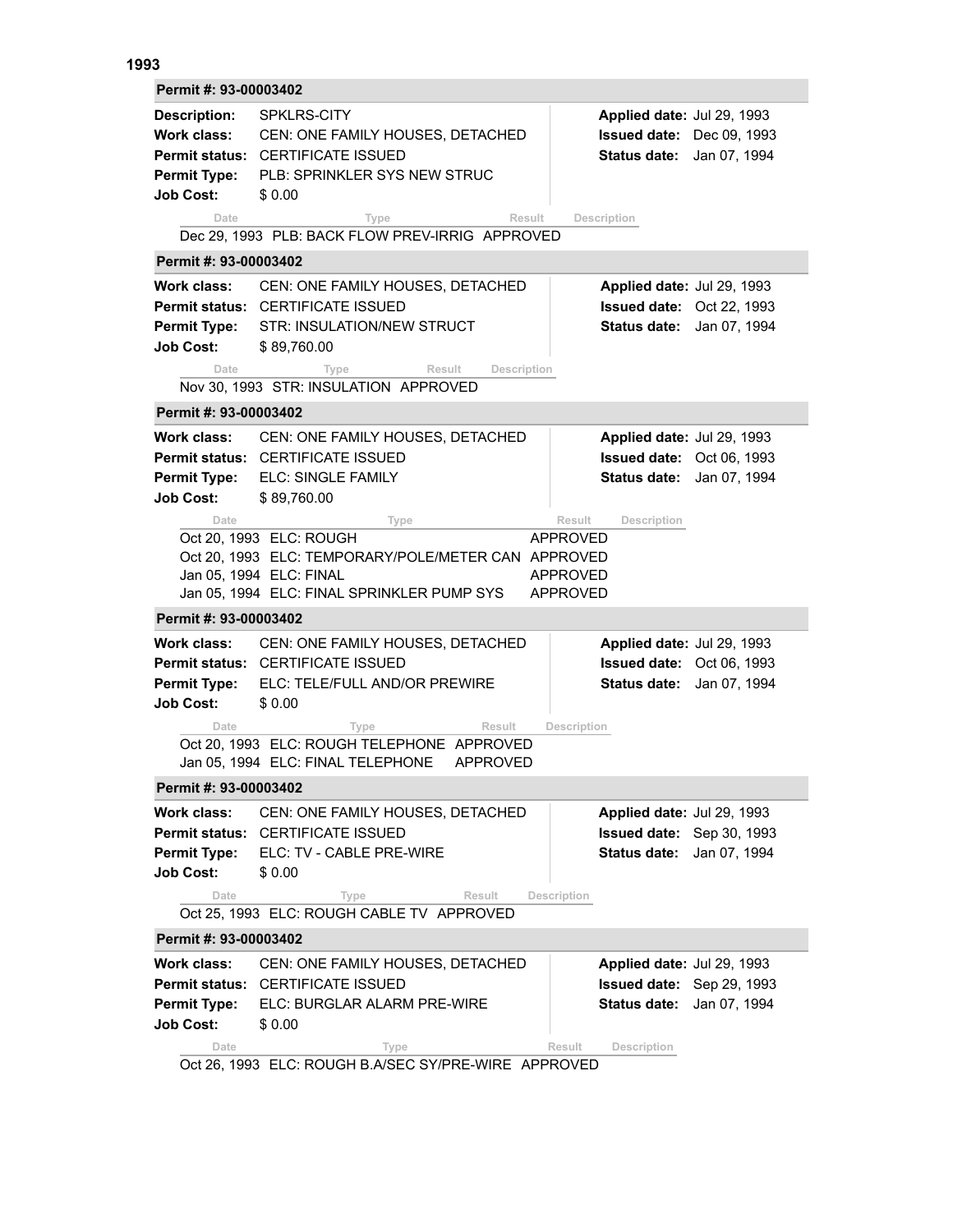| Permit #: 93-00003402                                         |                                                                                                                                                                                                                                                                                                             |                                                                                                               |                                                                                |              |
|---------------------------------------------------------------|-------------------------------------------------------------------------------------------------------------------------------------------------------------------------------------------------------------------------------------------------------------------------------------------------------------|---------------------------------------------------------------------------------------------------------------|--------------------------------------------------------------------------------|--------------|
| <b>Work class:</b><br><b>Permit Type:</b><br><b>Job Cost:</b> | CEN: ONE FAMILY HOUSES, DETACHED<br>Permit status: CERTIFICATE ISSUED<br>STR: ROOF COVERING/NEW STRUCT<br>\$89,760.00                                                                                                                                                                                       |                                                                                                               | Applied date: Jul 29, 1993<br>Issued date: Sep 07, 1993<br><b>Status date:</b> | Jan 07, 1994 |
| Date                                                          | Type<br>Sep 07, 1993 OFT: ROOF COVER LTR SUBMITTAL APPROVED<br>Oct 27, 1993 STR: TIN TAG TILE<br>Nov 15, 1993 STR: TIN TAG TILE<br>Nov 24, 1993 STR: ROOF TILE/IN PROGRESS                                                                                                                                  | Result<br><b>APPROVED</b><br><b>APPROVED</b><br><b>APPROVED</b>                                               | Description                                                                    |              |
| Permit #: 93-00003402                                         |                                                                                                                                                                                                                                                                                                             |                                                                                                               |                                                                                |              |
| Work class:<br><b>Permit Type:</b><br><b>Job Cost:</b>        | CEN: ONE FAMILY HOUSES, DETACHED<br><b>Permit status: CERTIFICATE ISSUED</b><br><b>MCH: SINGLE FAMILY</b><br>\$89,760.00                                                                                                                                                                                    |                                                                                                               | Applied date: Jul 29, 1993<br>Issued date: Sep 02, 1993<br><b>Status date:</b> | Jan 07, 1994 |
| Date                                                          | Type<br>Sep 03, 1993 MCH: UNDGR A/C /REFRIG PIPING APPROVED<br>Oct 19, 1993 MCH: ROUGH A/C/DUCTWORK<br>Oct 19, 1993 MCH: ROUGH EXHAUST FANS<br>Dec 17, 1993 MCH: FINAL A/C/DUCTWORK<br>Dec 17, 1993 MCH: FINAL EXHAUST FANS<br>Dec 17, 1993 MCH: HEAT RECOVERY UNIT<br>Dec 30, 1993 MCH: FINAL A/C/DUCTWORK | Result<br><b>APPROVED</b><br><b>APPROVED</b><br><b>DISAPPROVED</b><br>APPROVED<br>APPROVED<br><b>APPROVED</b> | Description                                                                    |              |
| Permit #: 93-00003402                                         |                                                                                                                                                                                                                                                                                                             |                                                                                                               |                                                                                |              |
| Work class:<br><b>Permit Type:</b><br><b>Job Cost:</b>        | CEN: ONE FAMILY HOUSES, DETACHED<br>Permit status: CERTIFICATE ISSUED<br>PLB: SINGLE FAMILY<br>\$89,760.00                                                                                                                                                                                                  |                                                                                                               | Applied date: Jul 29, 1993<br>Issued date: Sep 01, 1993<br><b>Status date:</b> | Jan 07, 1994 |
| Date                                                          | Type<br>Sep 03, 1993 PLB: ROUGH<br>Sep 03, 1993 PLB: SEWER<br>Sep 03, 1993 PLB: WATER SERVICE<br>Oct 20, 1993 PLB: TOP OUT<br>Jan 04, 1994 PLB: BACK FLOW PREV-DOMES APPROVED<br>Jan 04, 1994 PLB: FINAL<br>Jan 04, 1994 PLB: WATER SERVICE                                                                 | Result<br><b>APPROVED</b><br>APPROVED<br>CANCELLED<br><b>APPROVED</b><br><b>APPROVED</b><br>APPROVED          | Description                                                                    |              |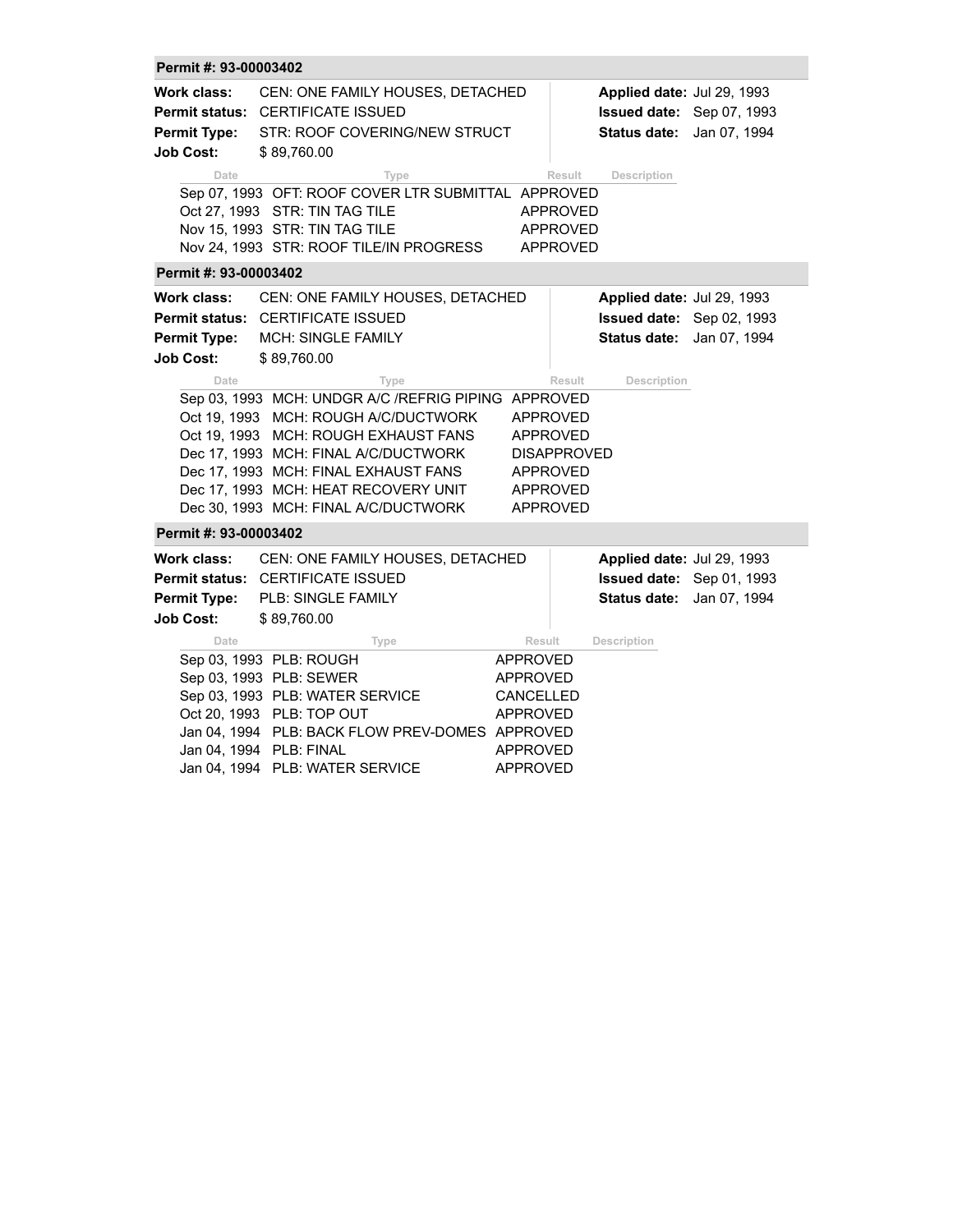## **Permit #: 93-00003402**

| Work class:           | CEN: ONE FAMILY HOUSES, DETACHED                        | Applied date: Jul 29, 1993 |
|-----------------------|---------------------------------------------------------|----------------------------|
| <b>Permit status:</b> | <b>CERTIFICATE ISSUED</b>                               | Issued date: Aug 23, 1993  |
| <b>Permit Type:</b>   | <b>STR: SINGLE FAMILY</b>                               | Status date: Jan 07, 1994  |
| <b>Job Cost:</b>      | \$89,760.00                                             |                            |
| Date                  | Type                                                    | Result<br>Description      |
|                       | Aug 21, 1993 OFT: TRUSS PLANS APPROVED                  | APPROVED                   |
|                       | Aug 21, 1993 OFT: TRUSS PLANS RECEIVED                  | APPROVED                   |
|                       | Sep 09, 1993 STR: SLAB                                  | <b>APPROVED</b>            |
|                       | Sep 13, 1993 OFT: SPOT SURVEY SUBMITTAL                 | APPROVED                   |
|                       | Sep 14, 1993 STR: POURED CELLS                          | APPROVED                   |
|                       | Sep 14, 1993 STR: TIEBEAM (SPOT SURV) RES               | APPROVED                   |
|                       | Sep 23, 1993 STR: FRAM EXTERIOR/WALL SHEATH DISAPPROVED |                            |
|                       | Sep 23, 1993 STR: SHEATHING ROOF                        | <b>DISAPPROVED</b>         |
|                       | Sep 24, 1993 STR: SHEATHING ROOF                        | APPROVED                   |
|                       | Oct 01, 1993 STR: TRUSSES SPECIAL INSPECTOR DISAPPROVED |                            |
|                       | Oct 11, 1993 STR: FRAM EXTERIOR/WALL SHEATH CANCELLED   |                            |
|                       | Oct 11, 1993 STR: TRUSSES SPECIAL INSPECTOR CANCELLED   |                            |
|                       | Oct 12, 1993 STR: FRAM EXTERIOR/WALL SHEATH DISAPPROVED |                            |
|                       | Oct 15, 1993 STR: TRUSSES SPECIAL INSPECTOR CANCELLED   |                            |
|                       | Oct 15, 1993 STR: WINDOW/DOOR BUCK                      | <b>DISAPPROVED</b>         |
|                       | Oct 22, 1993 STR: FRAM EXTERIOR/WALL SHEATH APPROVED    |                            |
|                       | Oct 22, 1993 STR: TRUSSES SPECIAL INSPECTOR APPROVED    |                            |
|                       | Oct 27, 1993 STR: WINDOW/DOOR BUCK                      | APPROVED                   |
|                       | Nov 17, 1993 STR: FRAM/DS/WINDOW/DOOR-RES               | <b>DISAPPROVED</b>         |
|                       | Nov 19, 1993 STR: FRAM/DS/WINDOW/DOOR-RES               | <b>DISAPPROVED</b>         |
|                       | Nov 22, 1993 STR: WIRE LATH RES                         | CANCELLED                  |
|                       | Nov 24, 1993 STR: FRAM/DS/WINDOW/DOOR-RES               | APPROVED                   |
|                       | Nov 24, 1993 STR: WIRE LATH RES                         | <b>APPROVED</b>            |
|                       | Dec 02, 1993 STR: DRYWALL                               | <b>DISAPPROVED</b>         |
|                       | Dec 06, 1993 STR: DRYWALL                               | <b>APPROVED</b>            |
|                       | Dec 10, 1993 STR: PATIO                                 | <b>DISAPPROVED</b>         |
|                       | Dec 17, 1993 STR: PATIO                                 | APPROVED                   |
|                       | Dec 28, 1993 OFT: FINAL INSULATION CERTIFIC             | APPROVED                   |
|                       | Dec 28, 1993 OFT: FINAL TERMITE CERTIFICATE             | APPROVED                   |
|                       | Dec 30, 1993 OFT: FINAL SURVEY APPROVAL                 | APPROVED                   |
|                       | Dec 30, 1993 OFT: FINAL SURVEY SUBMITTAL                | APPROVED                   |
|                       | Dec 30, 1993 OFT: FLOOD ELEVATION SUBMITTAL             | APPROVED                   |
|                       | Jan 06, 1994 ENG: ENGINEERING                           | <b>APPROVED</b>            |
|                       | Jan 06, 1994 OFT: CERTIFICATE OF OCCUPANCY              | APPROVED                   |
|                       | Jan 06, 1994 STR: FINAL STRUCTURAL/ROOF                 | <b>APPROVED</b>            |
|                       | Jan 06, 1994 ZON: ZONING FINAL                          | <b>APPROVED</b>            |